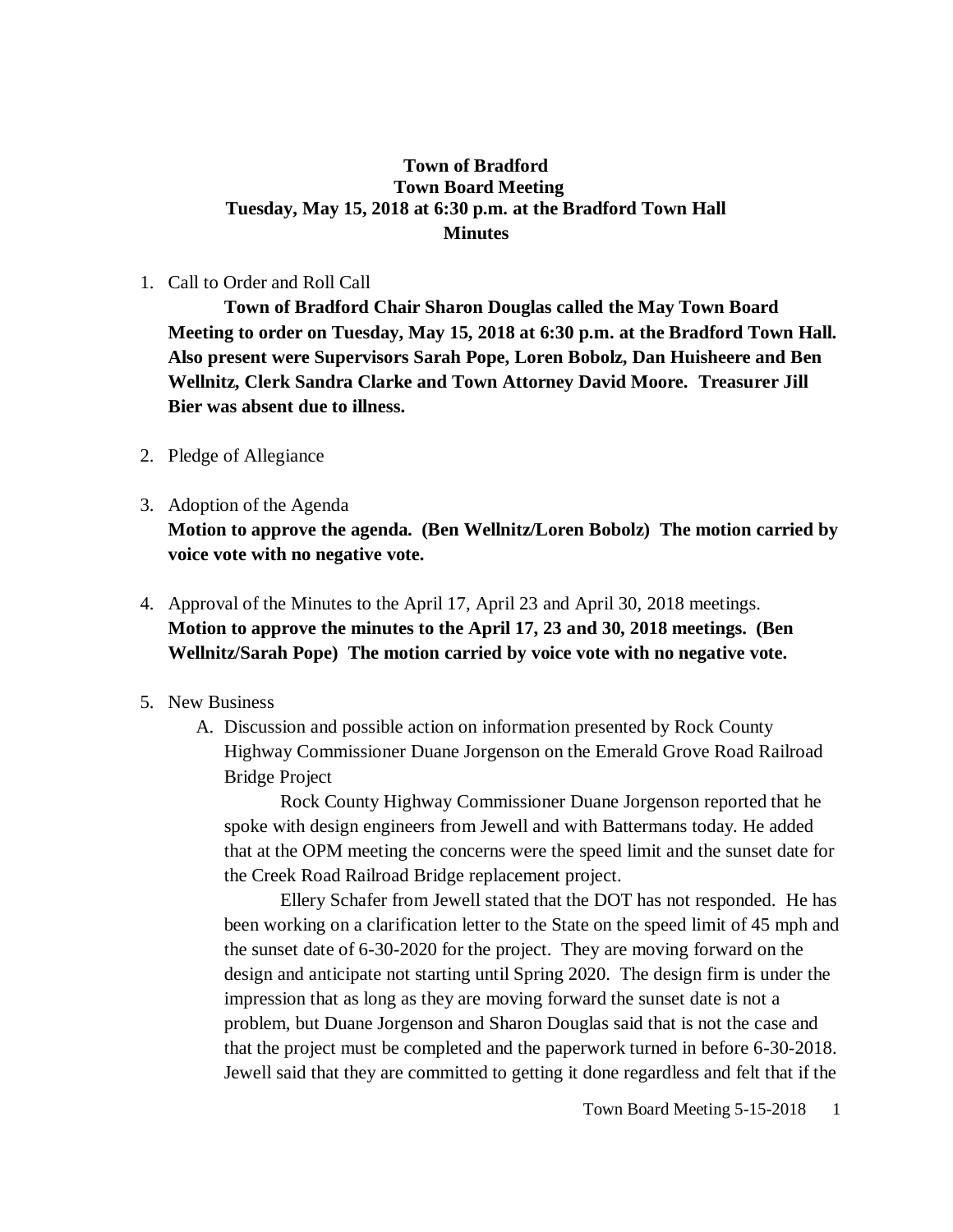project is let for bids in the fall, it could be ripped out in the winter and then constructed in the Spring. Duane Jorgenson stated that they may need help from the state representatives.

Duane Jorgenson reported that on the Emerald Grove Road Railroad Bridge Replacement Project, the application included a design cost of \$75,000 total and minus the state review it was \$55,000, but the design engineer selected was MSA and they negotiated a price of \$133,000 for design as compared to the Creek Road Project of \$138-\$139,000 for a what seemed to be a more complicated design. He added that there are some alternatives for the potential construction. He added that they are dealing with this at the state level. There are five bridges and they swapped federal funds for state funds but never took it out of the federal so the federal is still there. They are talking of negotiating all five contracts and then switching the money around to get them all done. It was noted that the cost increase for design is over a 40% increase. Duane Jorgenson gave out copies of the original agreement dated 9-08-2016. He presented three cost scenarios. One with full federal aid and the additional 10% railroad contribution, another with no additional federal aid and the maximum railroad contribution and the third with just the additional 10% railroad contribution.

Duane Jorgenson stated that there were three options. One was to approve as is for \$133,000. The second was to sit tight and see what the aid component would be. The third was to go through negotiations and if the negotiations failed to move on to the next design consultant. He suggested the second option but noted that this would still be an increase of \$6,000 for the Town. He added that it was frustrating because the state wants the Town to anticipate the design and construction in one amount.

Ron Duffy asked if there were other projects Duane Jorgenson could compare this to. Duane stated that there is a bridge in the southeast end of Green County and he could check on the design costs for that project.

Duane Jorgenson stated that there are a lot of other bridges designed for \$50,000 or less but this is railroad related and they have to stop the railroad traffic. He stated that if the Town wants to do the bridge the State is statutorily obligated. He asked if the state does not want to give additional funds, then does the Town want to go with the next design consultant on the list. Sharon Douglas noted that Ayer Associates was very interested in doing the project. Duane Jorgenson stated that this does not have a timeline like the Creek Road Bridge.

Loren Bobolz stated that he thought they needed this bridge. Dan Huisheere stated to go with option two. It was suggested to check with state representatives if there is no answer in 30-40 days. Right not the Towns share of the design bill so far is \$3600. Duane Jorgenson suggested that they say not to act on approving this and wait to see what they are going to do.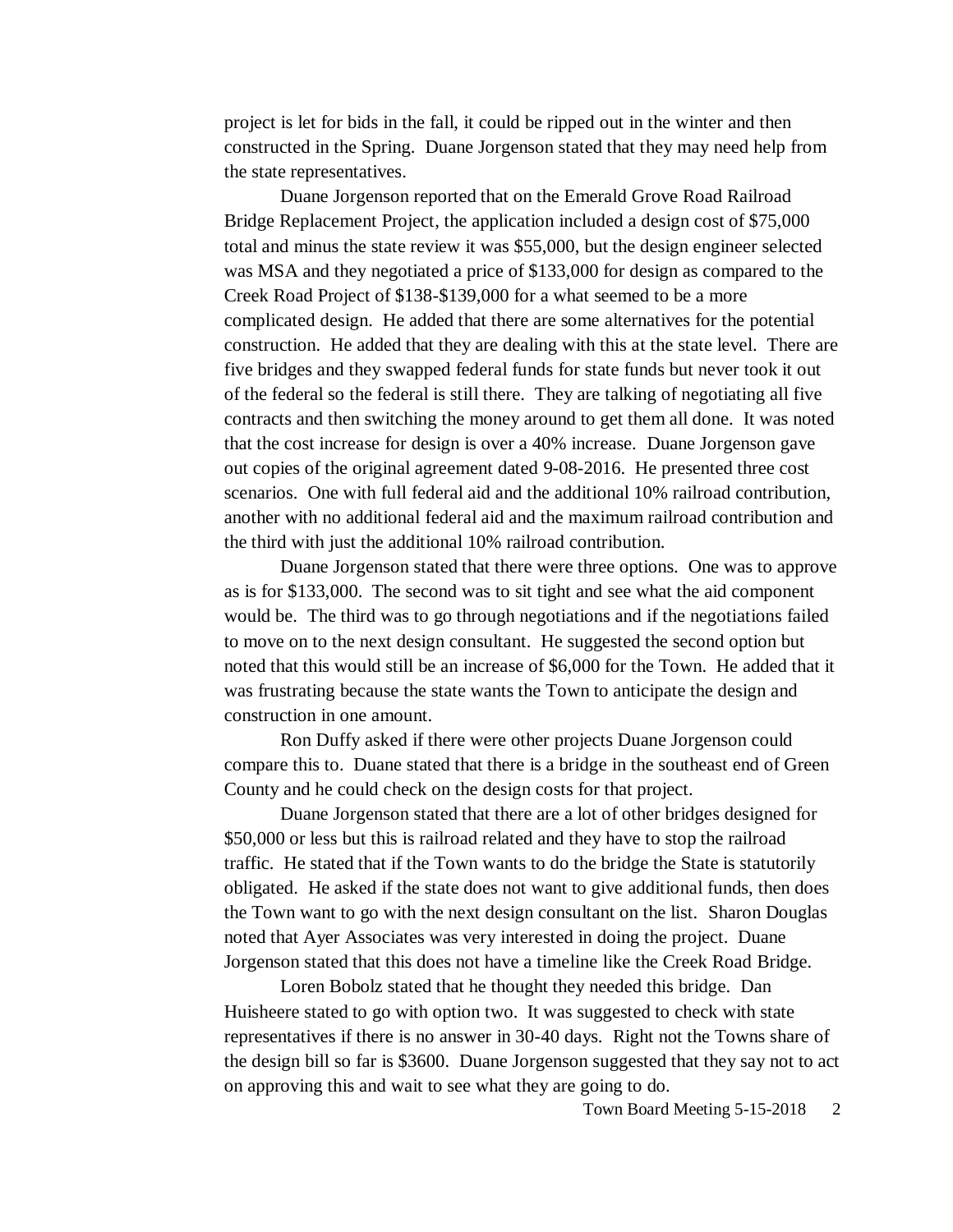Chair Sharon Douglas announced that she had received a letter from Governor Scott Walker stating that the Town's TRID Project Application for the Creek Road Culvert and Paving Project was one of 65 awarded funds for the 2018-19 biennium. The Town was approved for 50% of the \$225,000 cost up to a limit of \$112,455.00 and the County will share the cost of the culvert under the County Bridge and Culvert Aid Program. Chair Sharon Douglas suggested that they get the design moving so the bids notices could go out by December. The engineering proposal by Battermans was \$29,400.00. Duane Jorgenson suggested that since they have 6 years to complete the project the Town wait until the Creek Road Bridge was done so the heavy equipment would not be damaging a newly constructed area. Sharon Douglas stated that the area is so bad now. Loren Bobolz stated that they could require the equipment to come in through Walworth County on the east side of the bridge. Duane Jorgenson agreed that they do have the option of dictating the haul route.

**Motion that we approve Battermans to move forward with the design. (Ben Wellnitz/Loren Bobolz)**

**Roll Call Vote: Sarah Pope, "Yes." Loren Bobolz, "Yes." Dan Huisheere, "Yes." Ben Wellnitz, "Yes." Sharon Douglas, "Yes." The motion carried unanimously.**

#### B. Discussion and action on report by Fire District Representative

Representative Loren Bobolz reported that the fire fighters are happy and Chief Wright is applying for grants, three signatures are required on all checks and an agreement has been drawn up.

Attorney Moore stated that he had reviewed the agreement and emailed back his concerns but had not received a reply. His concern was that the Treasurer, if appointed from officers, could only be discharged for cause and suggested that the "Treasurer be appointed and will serve at the pleasure of the Board. He that the date on the Agreement stated that they were creating a new Fire District as of May  $10<sup>th</sup>$ , 2018 but they are not creating a new Fire District and the date it was created should be the 2008 date. He stated that the one-year term for the Board representative had been included in the agreement as had the line of credit so, subject to the qualification on the Treasurer, he was okay with this agreement. Sharon Douglas stated that she would not recommend they approve this agreement now. Loren Bobolz stated that they had asked to have a credit card for some payments. Sharon Douglas asked that a copy of the minutes and run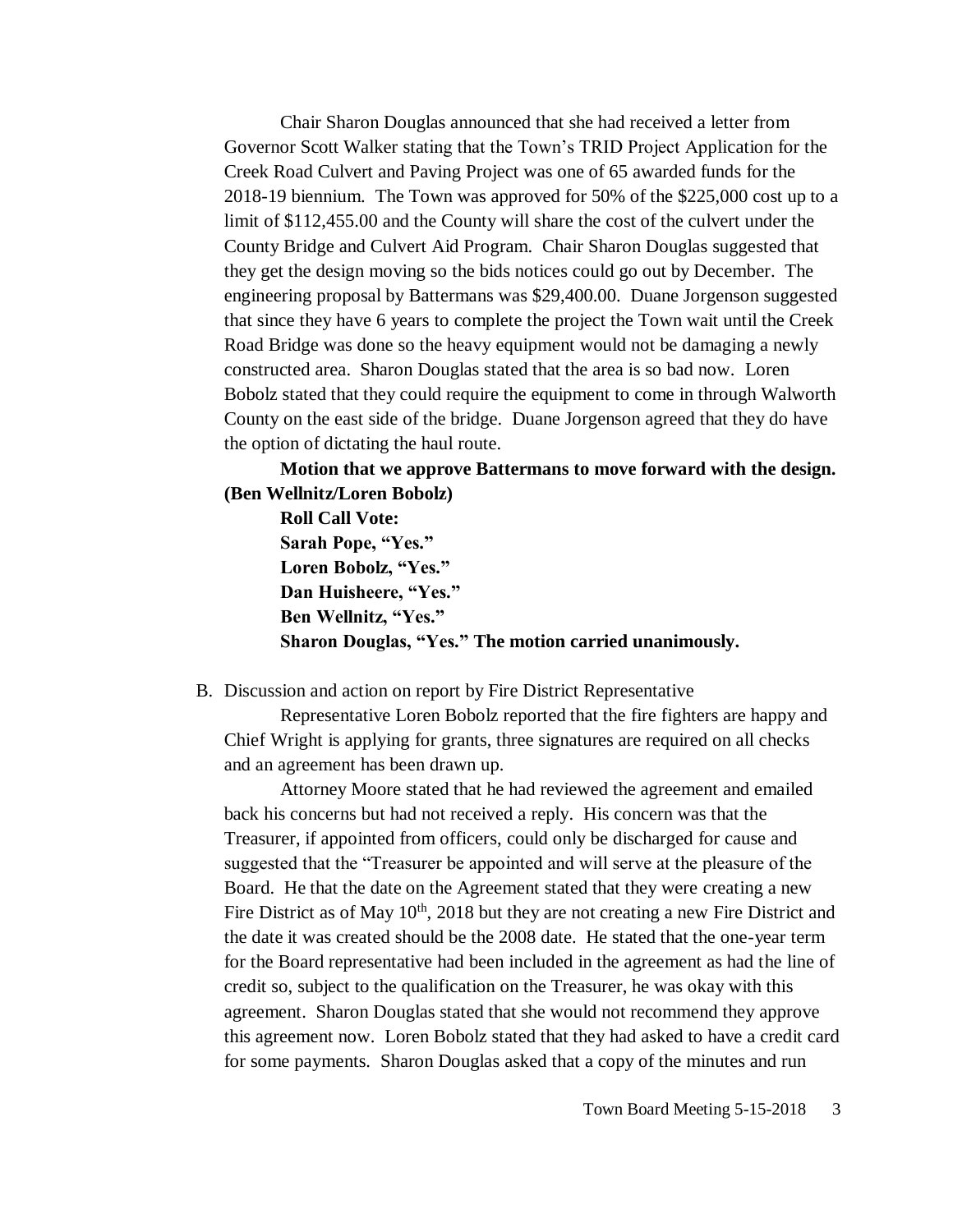report be sent to the clerk so she can copy them for all the Town Board members prior to meetings.

Sharon Douglas reported that Fire Chief Gene Wright had recommended that all board members take the online emergency management training, NIMS IS 908 Course. In the past Sharon Douglas and Sandra Clarke have taken the course and training.

Chief Wright is applying for grants and received one for 50/50 for radio batteries which saved \$800. He is applying for a DNR grant to be used toward 4 radios and 5 pagers and he is also applying for a FEMA grant. It was stated that they will need \$110,000 to replace the air packs. Bill Johns asked if there was a grant for this. Sharon Douglas stated that she thought there was a grant under FEMA at 95%.

Sharon Douglas reported that her group had worked on staff policies and they had a lot of changes. Sharon Douglas added that the group will help with the budget.

Fire Chief Gene Wright had reported to the Fire Board that they could hire a full time Fire Chief, hire a Fire Chief from within and there were some who could do this but they would need some help, or they could hire a part time Fire Chief.

C. Discussion of Ordinances recommended by Fire Chief

Chair Sharon Douglas asked if the Board members had any changes they wanted added to the ordinances she had passed out at the last meeting. Loren Bobnolz stated that the burning ordinances had things that applied more to the village than the agricultural area. Attorney Moore stated that the Town of Johnstown had a burning ordinance that he would send to them to review. Attorney Moore suggested that maybe a town officer could issue a citation if the Fire Chief finds a violation.

D. Discussion and possible action on Fire District Agreement Chair Sharon Douglas had suggested that they not act on this yet.

E. Discussion and action on Town Hall Mowing Contract for 2018 Chair Sharon Douglas reported that Gail Kuhlow was requesting an increase from \$300 to \$400 for the Town Hall Mowing Contract. **Motion to approve a contract for Gail Kuhlow for \$400.00 for mowing the Town Hall for 2018. (Ben Wellnitz/Dan Huisheere) The motion carried by voice vote with no negative vote.**

Town Board Meeting 5-15-2018 4 F. Discussion of official newspaper designation for publishing notices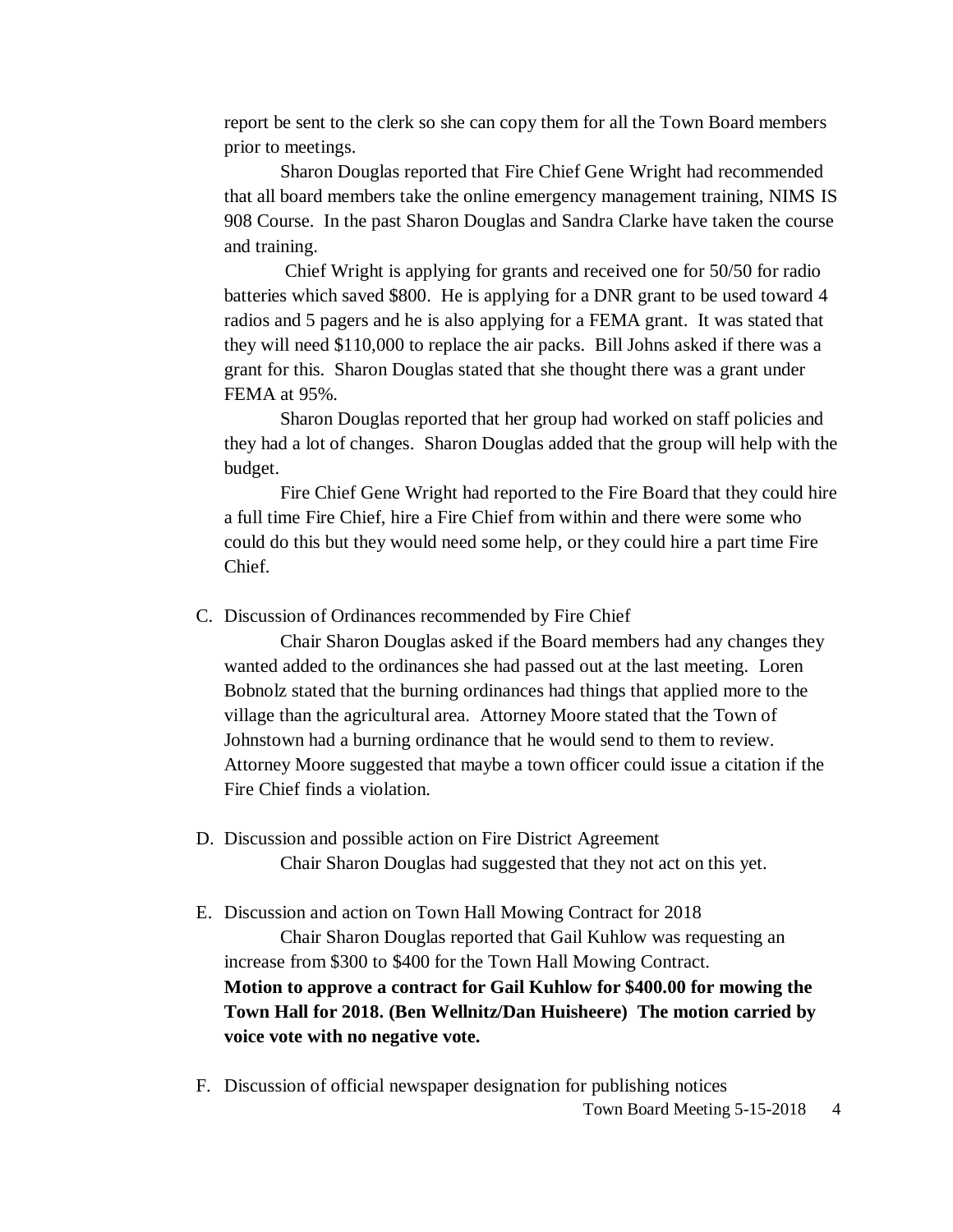The Clinton Courier had made an offer for publishing notices as the town's official newspaper however in checking Wisconsin State Statue 19.8503, the WTA Officer's Handbook and with the WTA Attorney the clerk found that a municipality cannot designate a newspaper as the official newspaper unless it had been widely distributed in the area for two of the last five years and must have at least 300 paid subscribers.

G. Discussion and action on Zoning Officer Report

MZIS had sent a statement that there were no permits issued. Sharon Douglas reported that she has sent in an application to put up a car port.

H. Discussion and action on Supervisors' evaluation of their sections of roads

Chair Sharon Douglas asked the board members to be sure to go out and check their sections of roads after a storm. Sharon Douglas stated that they would have to call the parks division about trimming trees on the park property along Creek Road. Loren Bobolz and Dan Huisheere cut the tree from the park that was hanging on the telephone line over Creek Road on Saturday. Ben Wellnitz reported that he had cleaned up trees in his area from the storm. Loren Bobolz said he had cut up trees on Dunn Road. Scott Broege had moved trees off Carvers Rock Road the night the storm brought them down on the power lines. Town Board members barricaded and helped clean off the road.

I. Discussion and action on roadwork, including but not limited to tree trimming, culvert repair and replacement, ditching, shouldering, maintenance including replacement of signs and posts, paver repair, pot hole filling, Creek Road and Emerald Grove Bridge Projects, 5-year Capital Improvement Plan

Sarah Pope asked that they have Ideal Midwest LLC start pot hole filling on Odling and O'Riley Road.

Chair Sharon Douglas will talk with Bryce Nass about tree trimming on Carvers Rock Road across from Broege's.

Bill Johns stated that the area on B-C Townline at Highway 140 for the culvert extension and the widening of the radius would be \$200 less than anticipated. He stated that he was lowering the price of the project approved at the April meeting for the northwest corner of the intersection of B-C Townline Road and Highway 140 from \$2700 to \$2500.

**Motion to approve the three-foot culvert extension for Creek Road at Reid Road that was discussed at the meeting on April 30th. (Loren Bobolz/Sarah Pope) The motion carried by voice vote with no negative vote.**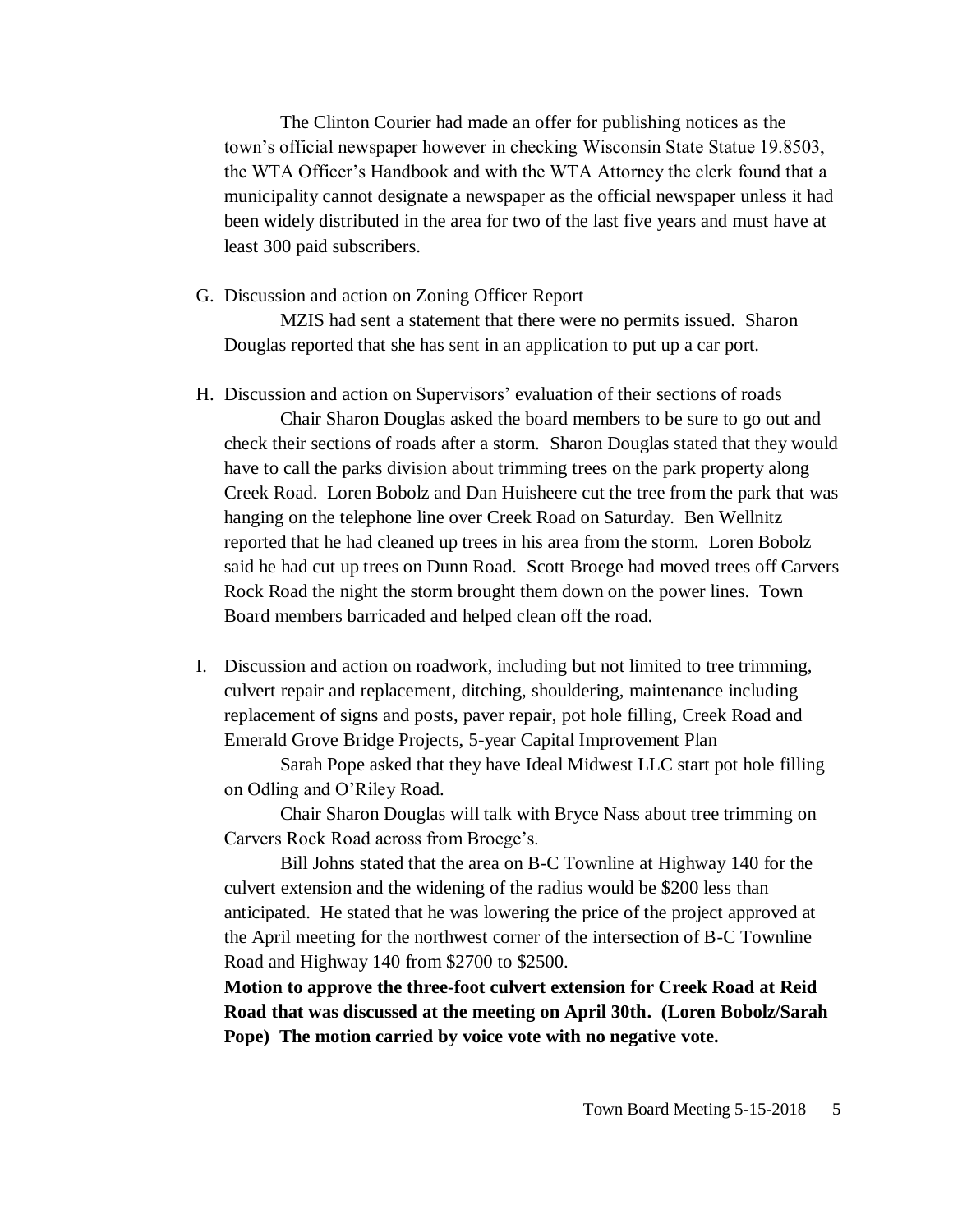**Motion to approve Johns Excavating for excavating and stone on Creek Road extra paver repair areas for \$2400.00. (Dan Huisheere/Loren Bobolz) Roll Call Vote: Sarah Pope, "Yes." Loren Bobolz, "Yes." Dan Huisheere, "Yes." Ben Wellnitz, "Yes." Sharon Douglas, "Yes." The motion carried unanimously.**

**Motion to approve W. N. Yoss Construction Inc. for \$3350 for paving the extra paver repair areas on Creek Road. (Ben Wellnitz/Dan Huisheere) Roll Call Vote: Sarah Pope, "Yes." Loren Bobolz, "Yes." Dan Huisheere, "Yes." Ben Wellnitz, "Yes." Sharon Douglas, "Yes." The motion carried unanimously.**

Bill Johns stated that on B-C Townline Road west of Highway 140 areas of shoulder had washed away and he had checked it with Dave Brandl. They were proposing splitting the cost of shouldering with larger rock. He suggested that the Town purchase the stone tax exempt. He estimated it may take 22 loads for the north side for the Town of Bradford and 12 loads for the south side for the Town of Clinton. They would get the stone from CCI at a cost of \$5.00**. Chair Sharon Douglas will meet out at the site with Dave Brandl and Bill Johns**.

**Loren will bring a wood post out to Waite Road for the new stop sign that Bill Johns will put up after completion of the project. Bill Johns reported that they would be grinding Waite and Creek Roads at the same time and would start tomorrow morning with Creek Road.**

Bryce Nass is planning to remove the debris in front of the large culvert on Carvers Rock Road just north of Creek Road by the park.

Chair Sharon Douglas asked if the board members had measured and mapped out their areas of roads that needed shouldering so she could give it to Brian Ayre for an estimate. Ben Wellnitz said that B-C Townline was the area needed in his section and Sarah Pope stated that the S-curve on O'Riley Road needed shouldering.

Chair Sharon Douglas asked if any of the members had their lists of roadwork priorities for the Capital Improvement Plan.

J. Discussion and action on Town Hall Repair Committee Report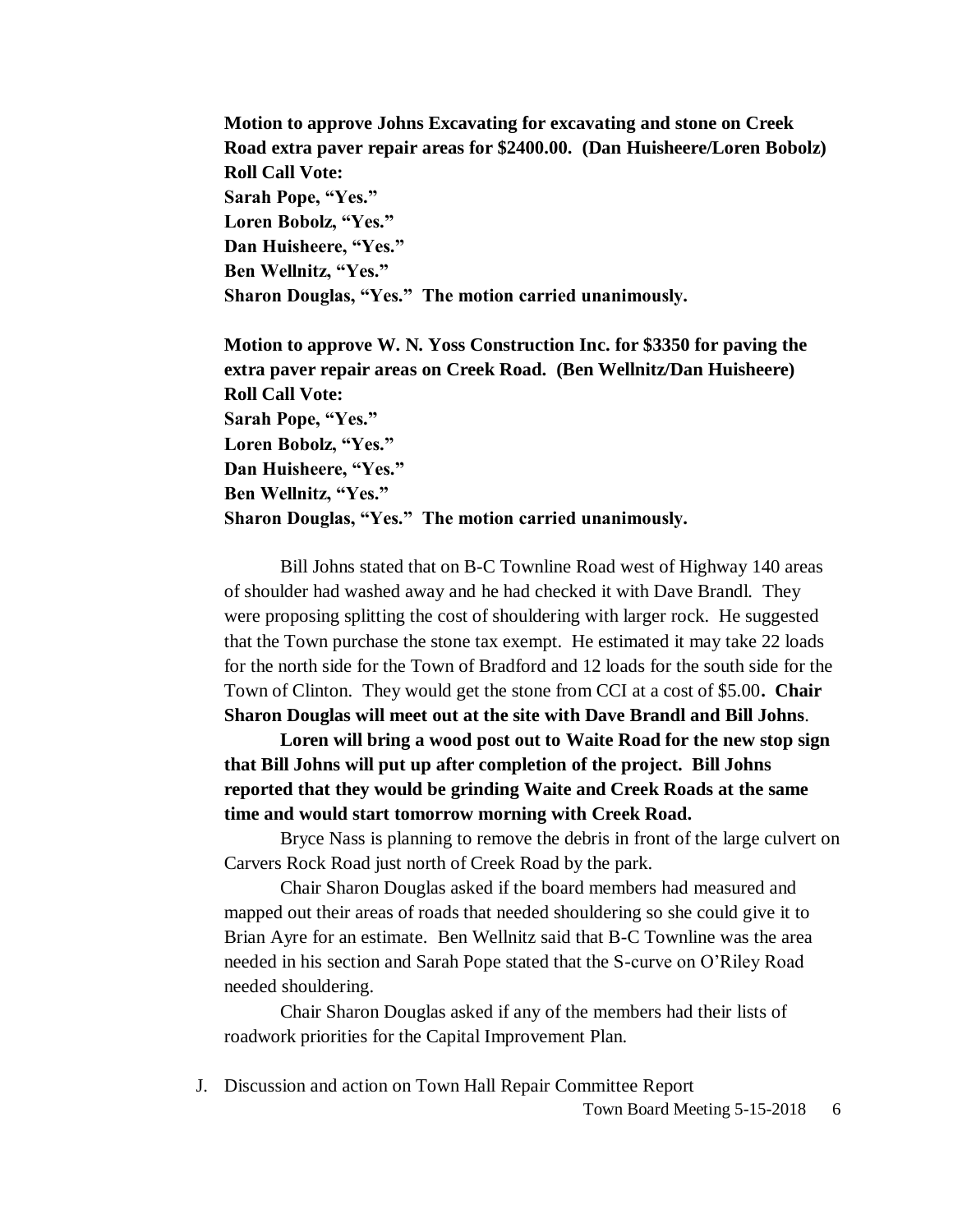Chair Sharon Douglas reported that Dick Kuhlow, Bill Clarke and she had checked the Town Hall roof with Dick Kuhlow's lift and there were dents all over it and there was damage to the siding on the west side. The clerk had reported the hail damage to the insurance company and the adjuster will be out to check the damage for the claim.

# K. Discussion and action on approval of Driveway Permit Applications **Chair Sharon Douglas reported that she had met with Ralph Clowes regarding a field entrance and had approved an application.**

- L. Discussion and action on approval of Utility Permit Application **No applications were received.**
- M. Discussion and action on donations for the Emerald Grove Cemetery and Mt. Philip Cemetery **Motion to donate \$500.00 to each cemetery. (Ben Wellnitz/Sarah Pope) The motion carried by voice vote with no negative vote.**
- N. Discussion and action on Operators Licenses applications received

The clerk reported that she had received application and run the record checks for Operator's Licenses for Betty Fisher, Jeannette Angilello, Karen Champion, Shauna Kerchner and James Locast and had received an application for Stacy Roach just prior to the meeting that she had not been able to run a record check on yet. She asked the Board to approve the application for Stacy Roach pending a record check.

**Motion to approve the Operator's Licenses for Betty Fisher, Jeannette Angilello, Karen Champion, James Locast and Shauna Kerchner and to approve the Operator's License for Stacy Roach pending a favorable record check. (Dan Huisheere/Sarah Pope) The motion carried by voice vote with no negative vote.** 

O. Report of Liquor License applications received

**The Clerk reported she had received applications for renewal of the Class B Beer and Liquor Licenses from JW Golf LLC for Cecelia's Golf Course and from Hat Rack Tap Inc. for Hat Rack Tap.**

6. Citizen Participation

None.

- 7. Announcements and Reports
	- **a. A Closed Session Town Board Meeting will be held on Thursday, May 17, 2018 at 6:30 p.m. at the Bradford Town Hall under Wisconsin State Statue Section 19.85 (1) (g) Conferring with legal counsel for the governmental body who is**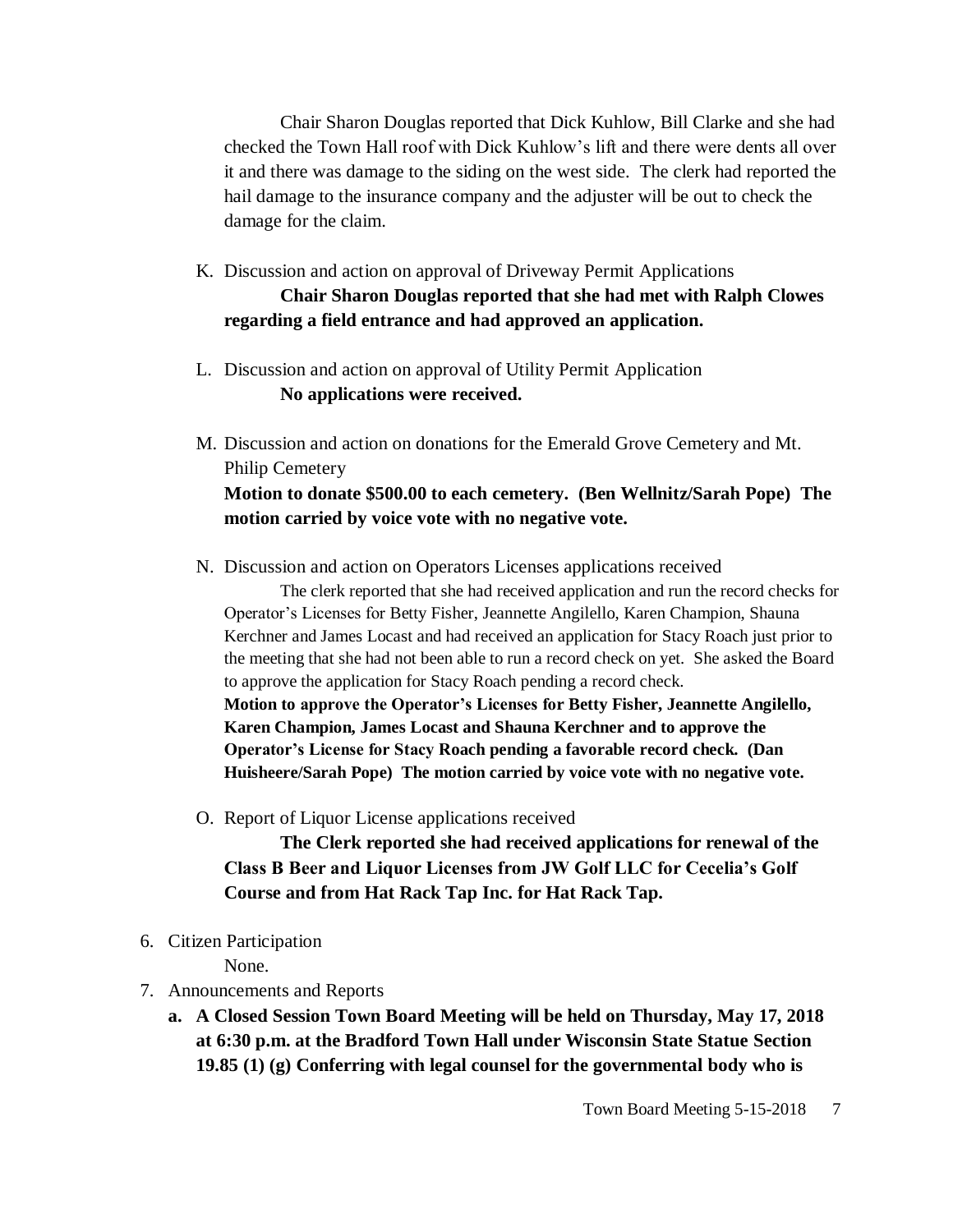**rendering oral or written advice concerning strategy to be adopted by the body with respect to litigation in which it is or is likely to become involved.**

- **b. The June Town Board meeting will be held on Tuesday, June 19, 2018 at 6:30 p.m. at the Bradford Town Hall**
- **c. The Rock County Sheriff's Report was reviewed.**
- **d. Assessor will hold Open Book on May 22, 2018 from 5-7:00 p.m. at the Bradford Town Hall.**
- **e. Board of Review will be held on May 29, 2018 beginning at 6:00 p.m. at the Bradford Town Hall.**
- **f. WTA Rock County unit Meeting will be held on Thursday, May 17, 2018 at 7:00 p.m. at the Turtle Town Hall but this is the same time as the Special Town Board Meeting.**
- **g. The WI DNR Public Notice of Availability of Nutrient Management Plan and Intent to Reissue a Wisconsin Pollutant Discharge Elimination System (WPDES) Permit No. WI-0064807-02-0, Permittee: Rock Prairie Dairy LLC, 2670 D Road, Rising City, NE 68658 was sent to the Town.**
- **h. The Rock County Clean Sweep will be held on Friday, June 22 from noon to 2 pm at the Public Works Garage in Edgerton, then on Saturday June 23 from 9 am-12 pm in Beloit at the Public Works Garage and on Saturday, August 25 from 9am-12pm in Janesville at the Rock County Public Works.**
- 8. Treasurer's Report

**Motion to approve the Treasurer's Report. (Ben Wellnitz/Loren Bobolz) The motion carried by voice vote with no negative vote.**

## 9. Bills for Approval

**Motion to approve the bills as listed. (Sarah Pope/Dan Huisheere) The motion carried by voice vote with no negative vote.**

## 10. Adjournment

**Motion to adjourn. (Ben Wellnitz/Loren Bobolz) The meeting was adjourned at 8:46 p.m.**

**Respectfully submitted,**

**Sandra Clarke, Clerk**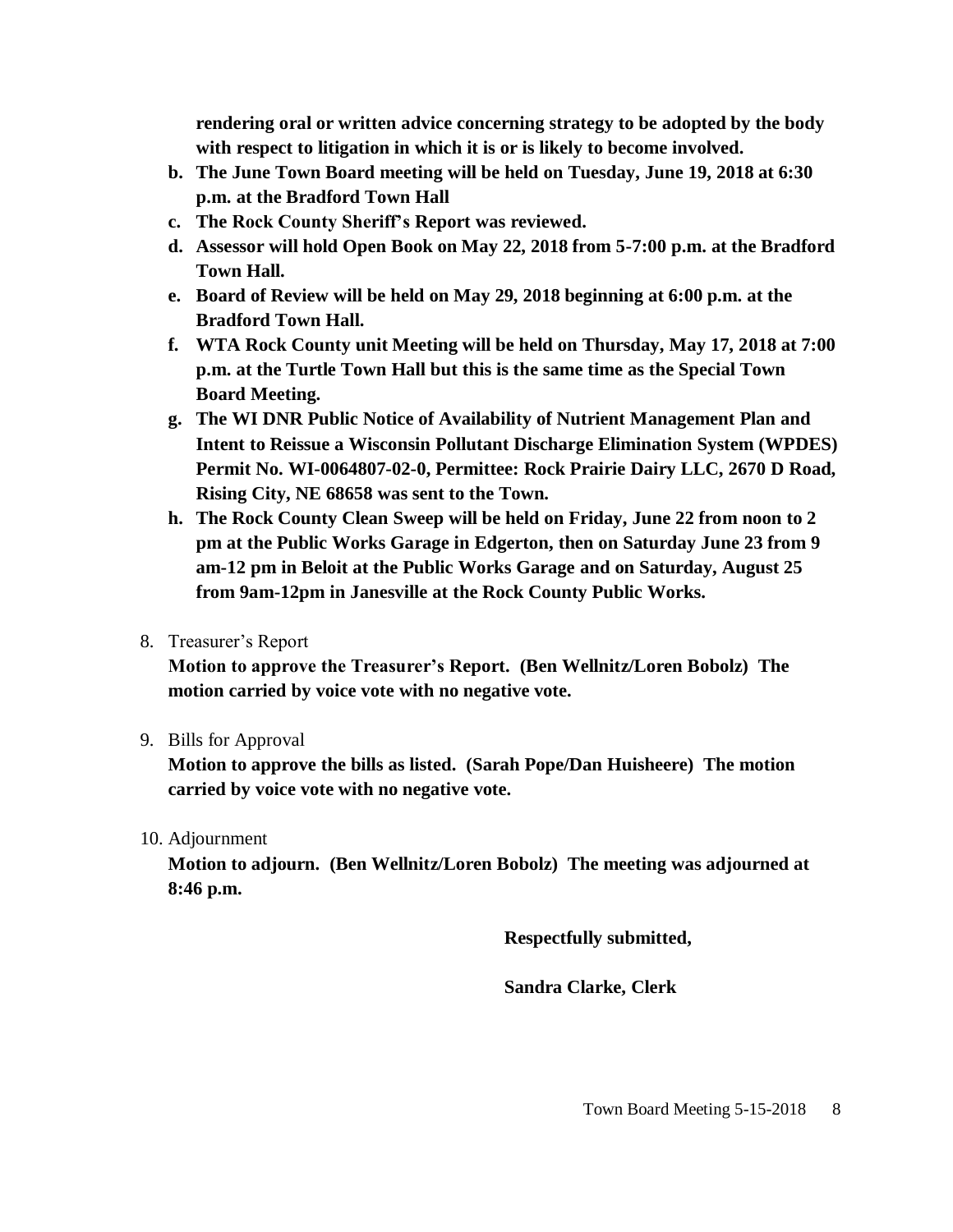Bills for Approval

| <b>Rock Energy Cooperative</b>            | Town Hall Light                                                                                                                                                                                                                 | \$20.78  |
|-------------------------------------------|---------------------------------------------------------------------------------------------------------------------------------------------------------------------------------------------------------------------------------|----------|
| <b>Alliant Energy</b>                     | Hwy. exp.-street lights                                                                                                                                                                                                         | 55.37    |
| <b>Rock Valley Publishing LLC</b>         | Publications-<br>Town Bd. exp.-75.04,<br>Hwy. exp.-591.28                                                                                                                                                                       | 666.32   |
| Lentells Disposal                         | Recycling                                                                                                                                                                                                                       | 400.00   |
| <b>Clinton Community School District</b>  | <b>Monthly Parking Permit Fees-</b><br>(April)                                                                                                                                                                                  | 208.31   |
| Pat's Services, Inc.                      | Town Hall exp.-<br>$(4-14 \text{ to } 5 -2018)$                                                                                                                                                                                 | 90.00    |
| Nowlan & Mouat LLP                        | Legal Fees- General-74.00,<br>Judith Peich-55.50                                                                                                                                                                                | 129.50   |
| <b>Emerald Grove Cemetery Association</b> | Donation-                                                                                                                                                                                                                       | 500.00   |
| Mt. Philip Cemetery Association           | Donation-                                                                                                                                                                                                                       | 500.00   |
| <b>Rock County Treasurer</b>              | Election exp.-<br>February Election:<br>Programming Fee-50.00<br>SVRS-160.00,<br><b>April Election:</b><br>Programming fee-50.00<br>SVRS-160.00,<br>DS-200 tape-2.25<br>Ballots-48.62<br>DS200 Modem Line for<br>3 months=15.36 | 486.23   |
| <b>Ideal Midwest LLC</b>                  | Hwy. exp.-snowplowing<br>Over the contract amount                                                                                                                                                                               | 3,907.74 |